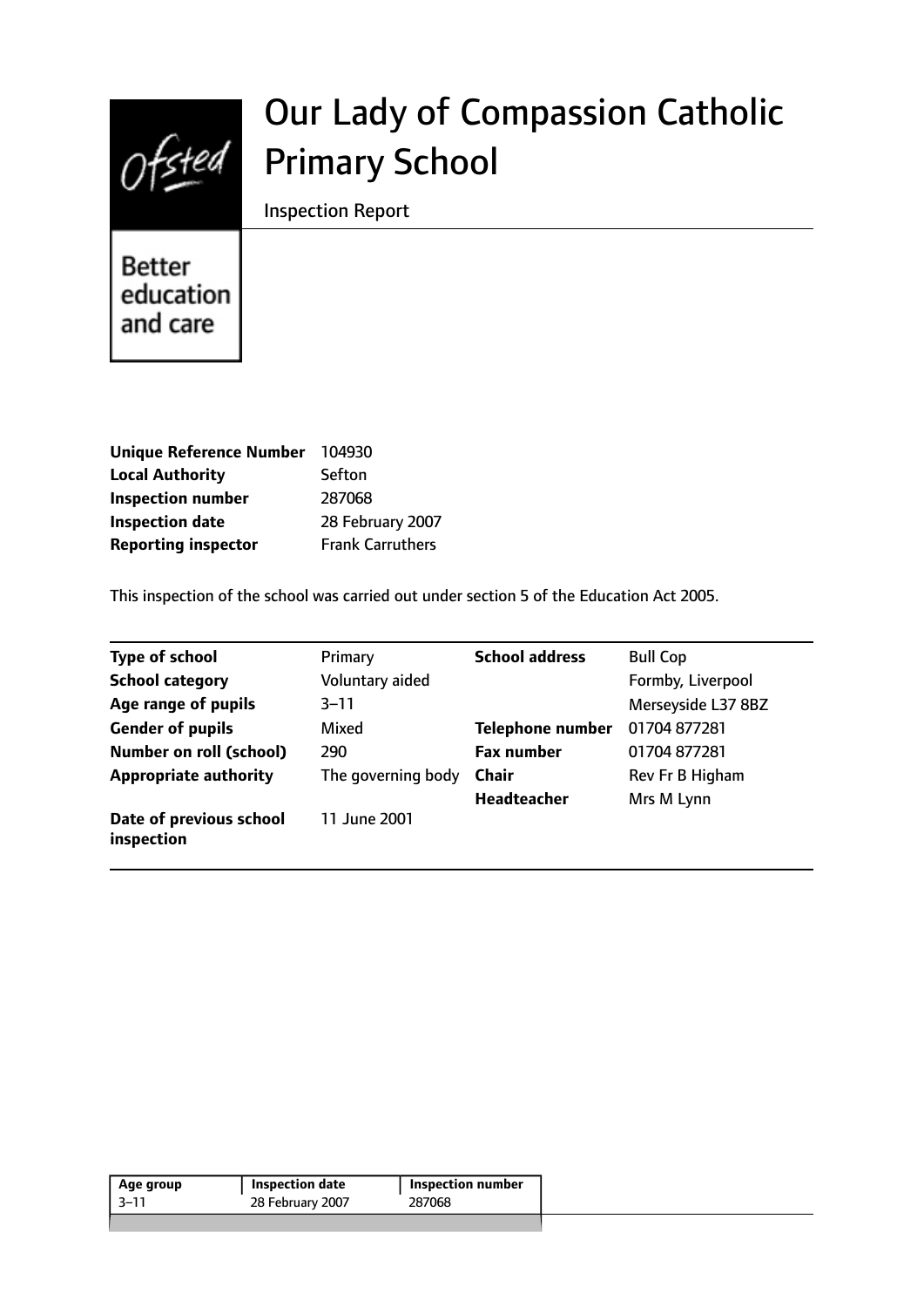© Crown copyright 2007

Website: www.ofsted.gov.uk

This document may be reproduced in whole or in part for non-commercial educational purposes, provided that the information quoted is reproduced without adaptation and the source and date of publication are stated.

Further copies of this report are obtainable from the school. Under the Education Act 2005, the school must provide a copy of this report free of charge to certain categories of people. A charge not exceeding the full cost of reproduction may be made for any other copies supplied.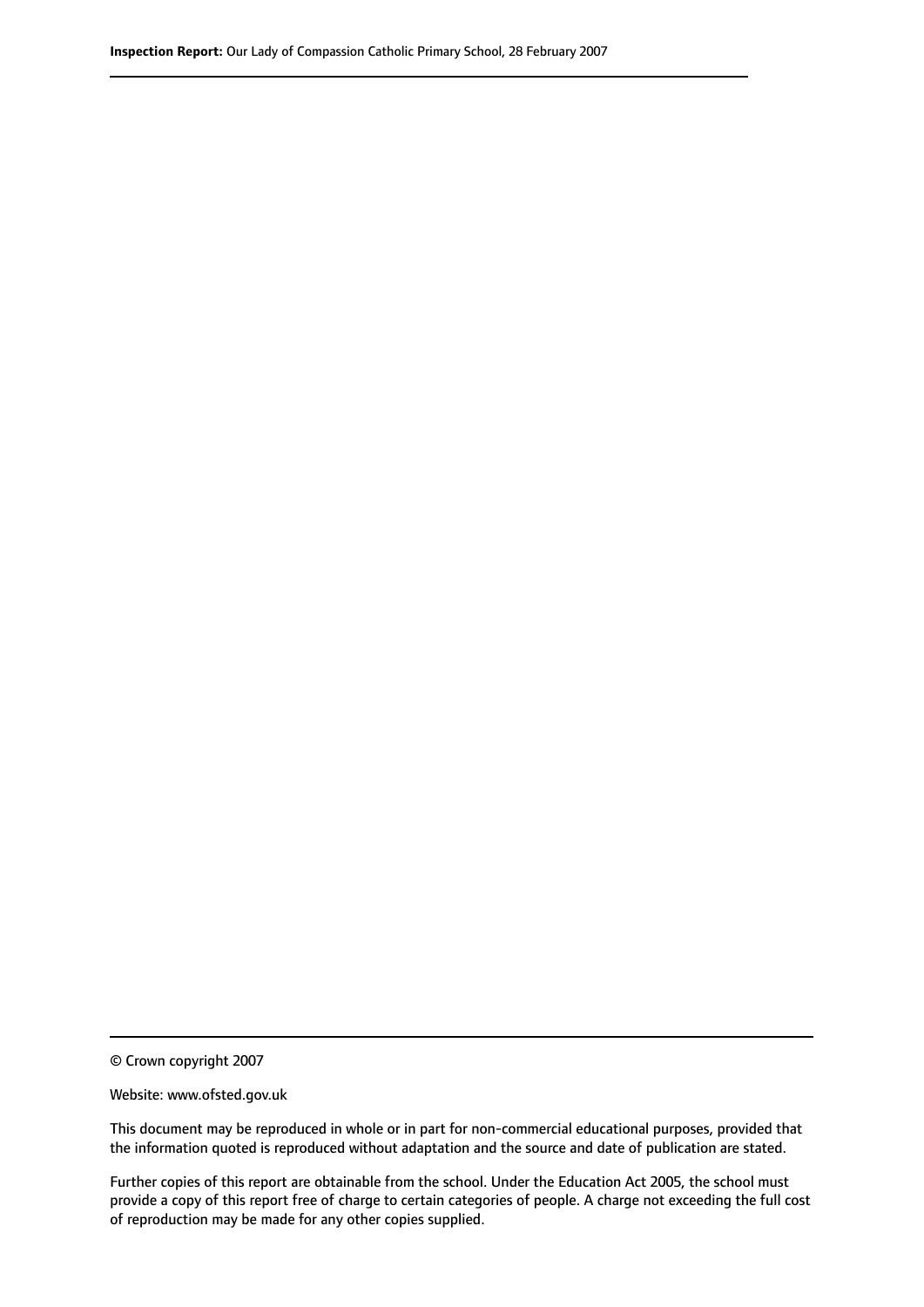# **Introduction**

The inspection was carried out by one Additional Inspector.

## **Description of the school**

This average sized Catholic primary school serves the parish of Our Lady's and St. Anne's in Formby, a residential town on Merseyside. Very few pupils are from minority ethnic backgrounds and none is learning English as an additional language. The proportion of pupils eligible for free school meals is low and the proportion with learning difficulties and/or disabilities is below average. The school has the Basic Skills Quality Mark 3, the ActiveMark and the Eco-schools Bronze Award.

## **Key for inspection grades**

| Grade 1 | Outstanding  |
|---------|--------------|
| Grade 2 | Good         |
| Grade 3 | Satisfactory |
| Grade 4 | Inadequate   |
|         |              |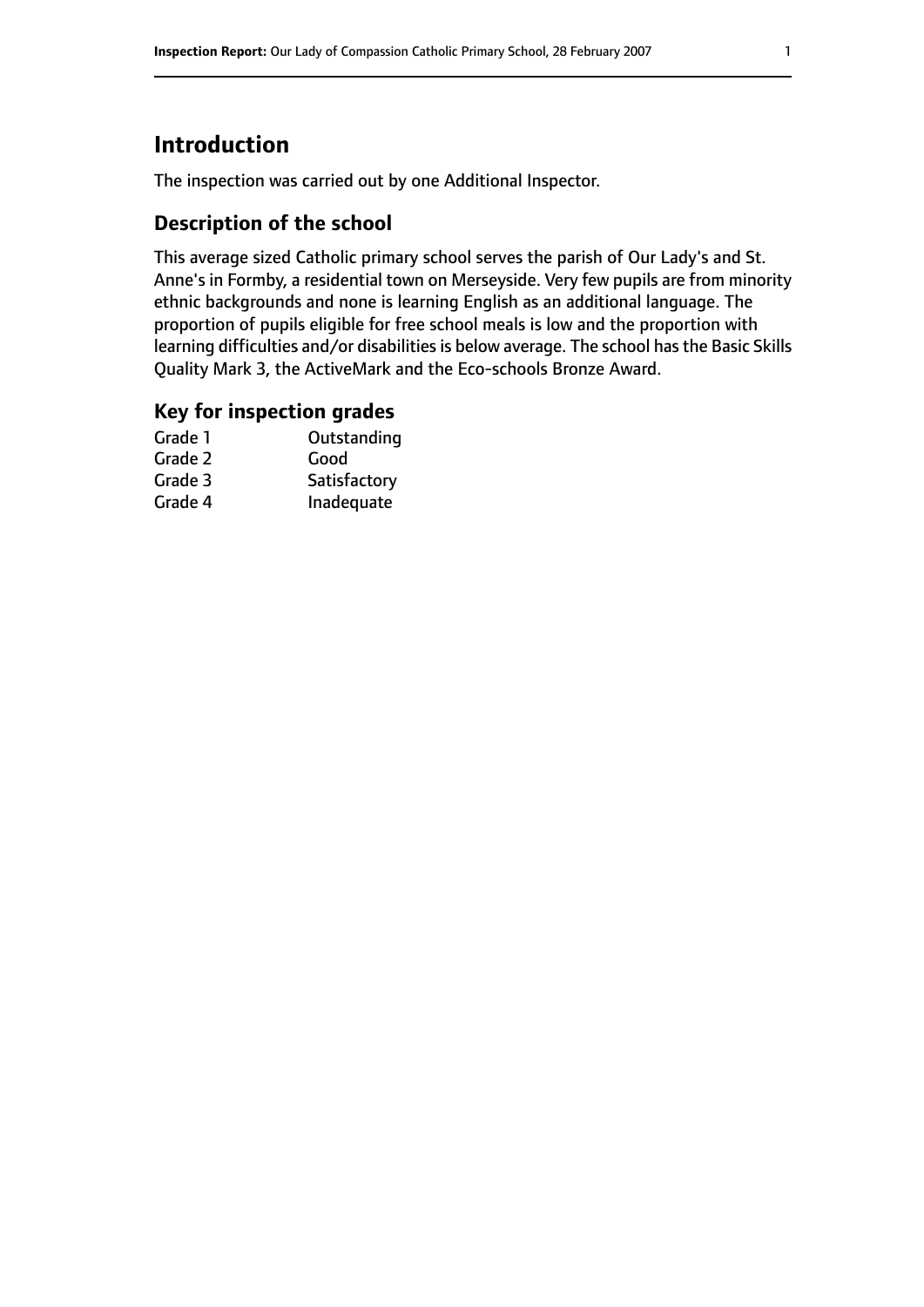# **Overall effectiveness of the school**

#### **Grade: 1**

This is an outstanding school in which pupils make excellent progress in both their personal and academic development. Standards in English, mathematics and science are high and have been sustained at this level since the time of the last inspection. All pupils achieve exceptionally well, including those with learning difficulties and/or disabilities. Boys achieve as well as girls, which is contrary to the national trend of girls outperforming boys in English. This is because there is an equal focus given to boys' interests as well as girls' in order to encourage reading and writing. Pupils have excellent attitudes to learning and behave exceptionally well. They become very articulate, sensible learners who take on responsibility around school with enthusiasm and enjoy school very much. They have an excellent awareness of personal safety and the importance of a fit and healthy lifestyle, and develop all the skills necessary to become effective students at secondary school.

These outstanding outcomes are the product of the school's provision, the quality of care, guidance and support the school offers all its pupils and the support the pupils receive from their parents, which is much appreciated by the school. The quality of teaching and learning is excellent across the whole age range and teamwork among senior staff, teachers and classroom assistants is a particular strength. This is a school that is continuously striving to improve what it offers. The curriculum is outstanding because staff introduce initiatives and projects, both locally based and of national importance, that add tremendously to the experiences the pupils are given. The quality and standards in the Foundation Stage are outstanding, because the provision is exceptionally well led and managed by the assistant headteacher, promoting learning through first-hand experiences and imaginative play.

This is an exceptionally well led and managed school at every level. The headteacher's approach is to enable those around her to be adventurous, to experiment and go beyond the usual in order to enrich what they do. The school'sself-evaluation processes are excellent and its views on its performance match the judgements in this report exactly. Partnerships with parents and outside agencies are further key strengths that have notable benefits for pupils' personal and academic development. The school is held in high regard by all associated with it. It has maintained the high standards of provision and pupils' attainment evident at the last inspection and has excellent capacity to maintain its quality. The school gives outstanding value for money.

#### **What the school should do to improve further**

• The school hasidentified appropriate prioritiesto build on what has been achieved so there are no further ones to add.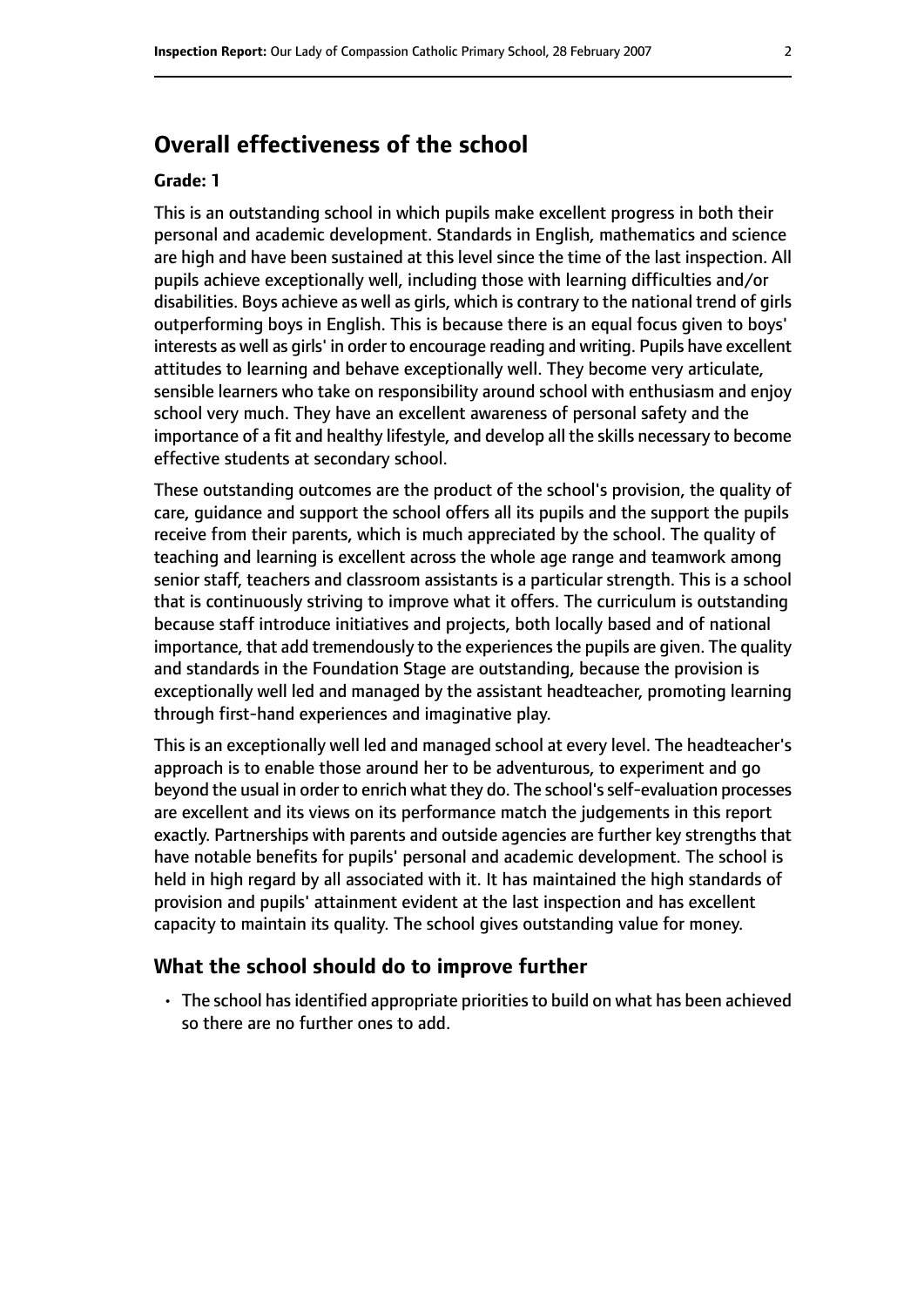# **Achievement and standards**

#### **Grade: 1**

Children start in the Nursery with levels of attainment that are in line with or better than those expected of children at the age of three, though there are a few whose attainment is below expectations. They make excellent progress throughout the Nursery and Reception classes and almost all achieve the goals for learning expected of them by the end of the Reception year. A good number are working at higher levels. This is because of the high quality provision in which staff encourage the children to be independent and work out solutions to problems for themselves, and because their efforts are always applauded and praised.

This excellent start is built upon extremely well in Years 1 to 6 so that, by the time they leave the school at the age of 11, almost all pupils have reached the expected level in English, mathematics and science and about two thirds have reached a much higher level. This notable performance is significantly above the average found in primary schools nationally and has been sustained over time through highly effective teaching. In the last three years, the value that the school has added to the pupils' achievement in Years 3 to 6 places the school in the top 10% of schools nationally.

## **Personal development and well-being**

#### **Grade: 1**

Pupils' personal development, including their spiritual, moral, social and cultural development, is outstanding. Pupils clearly enjoy their lessons very much and find the project days when there is a focus on a particular subject such as art and design or design and technology very rewarding. They say 'It's great when you get things finished.' They have no concern about bullying, which they report 'isn't what happens in our school because people are friendly'. Levels of attendance are good. Pupils become independent learners early in their school life, something which is encouraged right from the start and this promotes self-confidence and creativity. Pupils have a keen awareness of children less fortunate than themselves and continually support charities and events to help others. They are well regarded in the local community and regularly take part in inter-school activities and perform for members of the public. The establishment of a school council in recent years has meant the pupils have a good opportunity to voice their opinions about school. They point to several improvements they have contributed to, for instance, facilities in their excellent playgrounds, which add much to their fitness and health. In addition there is an Eco team which takes a high profile in helping to maintain a clean environment where re-cycling is a priority.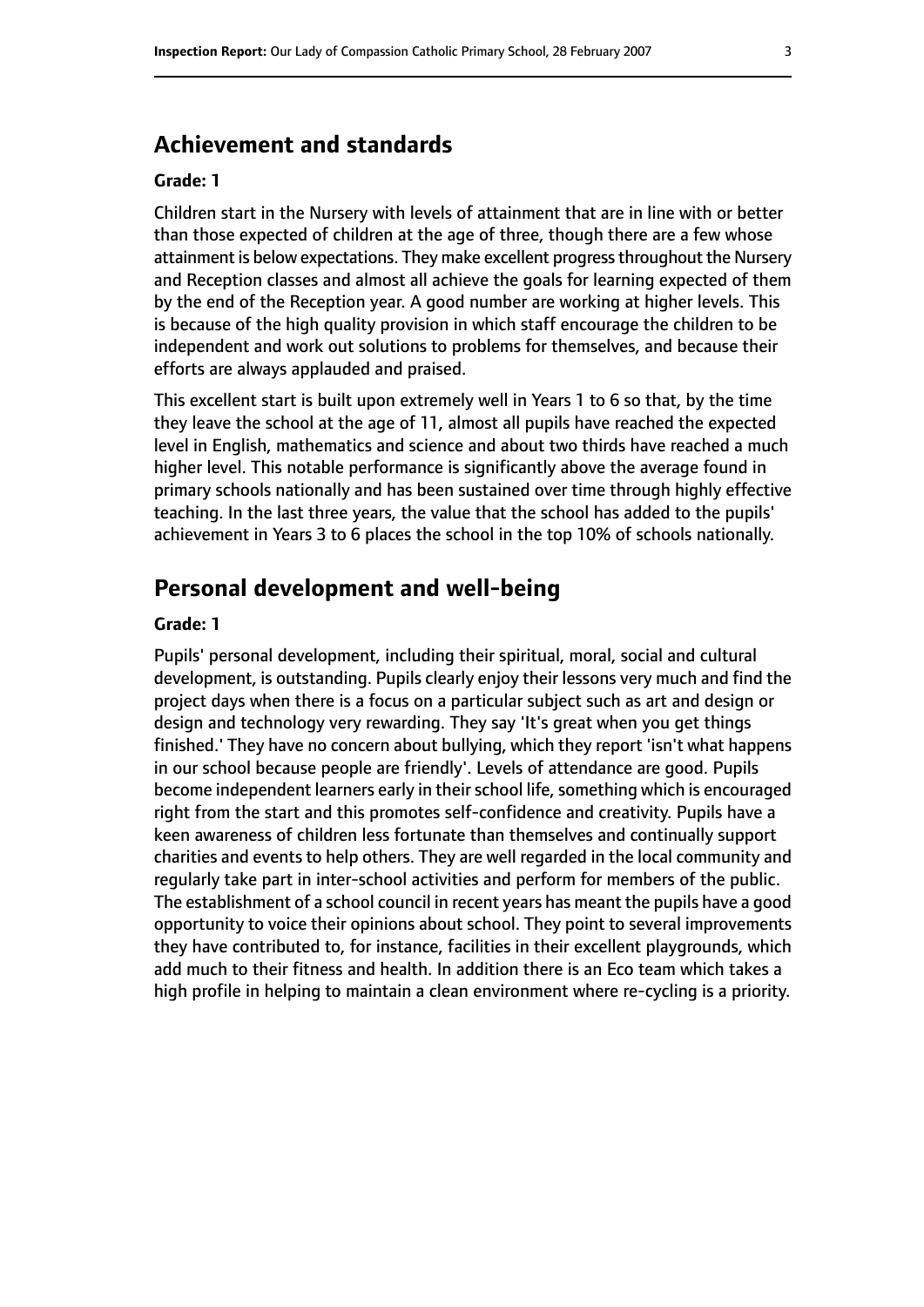# **Quality of provision**

#### **Teaching and learning**

#### **Grade: 1**

The school is proud of the way it promotes the professional development of staff to benefit the quality of pupils' learning. Because of the outstanding partnerships it has fostered with other schools and institutions, staff share best practice that they have experienced and introduce initiatives that enhance the learning of all pupils. Recent examples of this have been a focus on pupils' emotional development, on improving pupils' writing through speaking, listening and drama, and on pupils evaluating their own and others' work. Teachers' planning covers the needs of all pupils and their questioning skills are highly effective, leading to very thoughtful learners. Teamwork is a key strength and teaching assistants make an excellent contribution to learning in classes and small groups. A few parents express concern about the large size of classes in Years 3, 5 and 6, but the deployment of teaching and support staff is such that the ratio between adults and pupils is very favourable. There is no evidence that class size adversely affects pupils' learning or achievement. The marking of pupils' work is excellent, being focused on pupils' targets and on how pupils should improve their efforts. Staff use a code in marking pupils' writing that helps pupils to understand how well they are doing and what structures, vocabulary and punctuation they need to use in order to reach a higher level.

#### **Curriculum and other activities**

#### **Grade: 1**

The curriculum provides an outstanding range of experiences for pupils. This is a school in which teachers pursue the exceptional. The school has not only the Basic Skills Quality Mark, but is involved in a learning network with other schools, which has led to several projects that have received national recognition for their quality. These include projects that have led to inspirational work in subjects such as art and design, design and technology and music. In addition, there has been research on independent learning and the use of information and communication technology (ICT) in the Foundation Stage. The curriculum is designed to make connections between subjects so that pupils understand and enjoy their learning better. The school has achieved the ActiveMark and this promotes pupils' understanding of a fit, healthy and safe lifestyle exceptionally well and there is a good emphasis on the importance of ecological and environmental issues. Spanish is taught to all classes and pupils are growing in confidence in their second language which sets them up well for their future. Extra-curricular activities are varied according to the season and there are valuable residential experiences of outdoor and adventurous activities.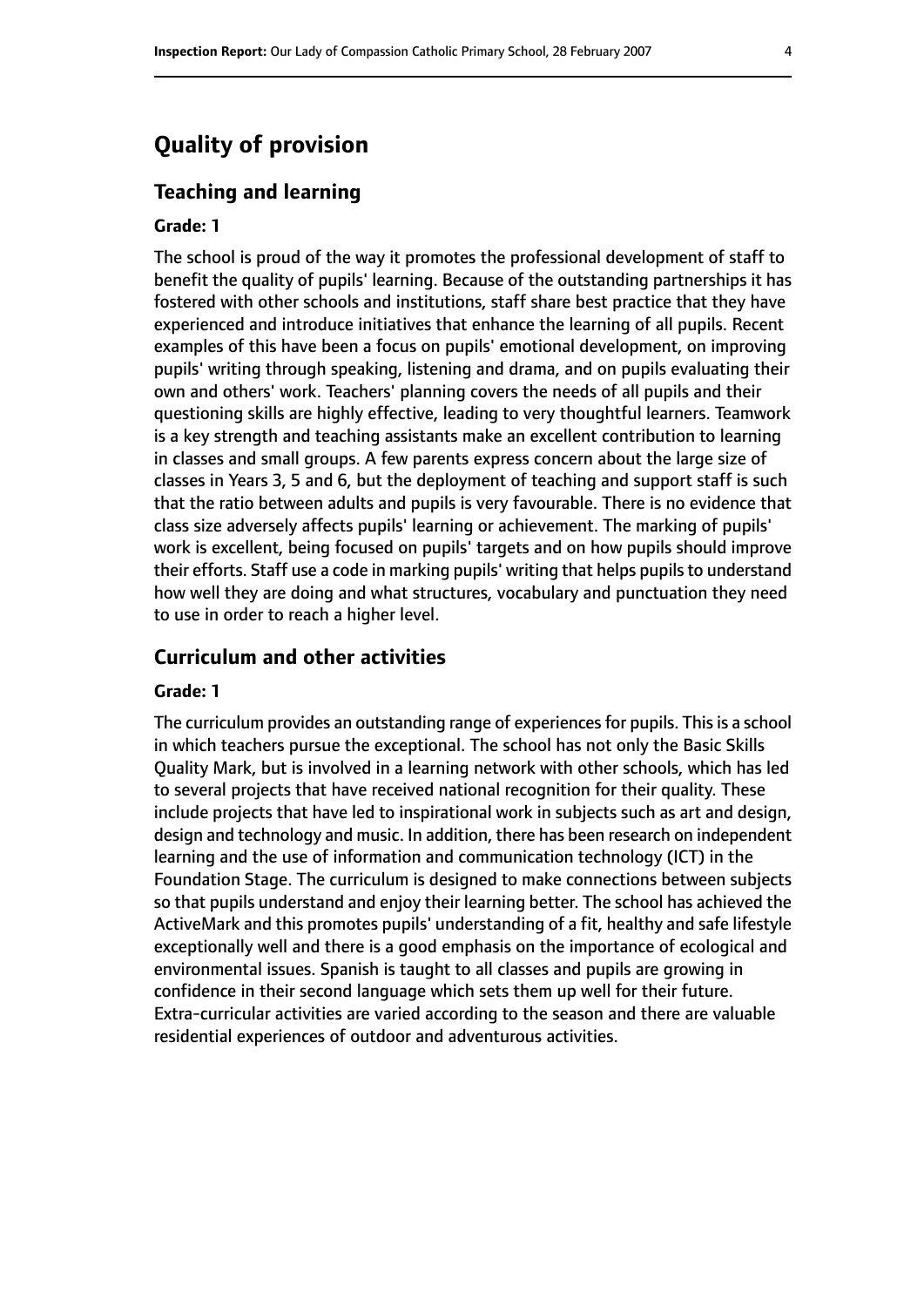#### **Care, guidance and support**

#### **Grade: 1**

There are outstanding systems for monitoring and supporting the welfare and progress of all pupils, including those with learning difficulties and/or disabilities. The learning mentor programme contributes extremely effectively in fostering outside links for the benefit of individual pupils; for example, when pupils are about to transfer to secondary school. Links are established with pre-school settings and extended provision is offered through a Breakfast and After-school club. A Start Right group for parents with toddlers helps to promote high quality opportunities for play for these children.

Pupils with additional needs are identified very early and there is involvement of outside agencies to do the best for these pupils. Parents are included well in reviewing their children's progress and comment very favourably on how staff are approachable and supportive. The tracking of pupils' personal and academic progress is excellent. For instance, the school is involved in pilot studies monitoring and tracking progress in pupils' writing and mathematics. Parents are well informed about pupils' targets. Arrangements for the safeguarding of pupils, such as child protection procedures, the safe recruitment of staff and risk assessment, are in place.

## **Leadership and management**

#### **Grade: 1**

The school's leaders and managers are highly effective in promoting a vibrant learning environment where innovation is encouraged and high standards are expected. The headteacher has fostered an ethos of aspiration and her example is taken up by all staff. She is exceptionally well supported by a highly skilled assistant headteacher. The 'can do' approach enthuses the pupils too and a frequent comment from parents is that their child 'has gained an enormous amount of confidence' and 'blossomed' at the school. The leadership is ever striving to make improvements and has not only maintained high standards since the last inspection but has added significantly to its provision. For example, in developing the extended school day, the Foundation Stage, ICT, a modern foreign language and the school grounds which provide a safe and attractive place to play. Procedures to monitor and evaluate the school's work are excellent and involve senior staff and subject leaders observing lessons and scrutinising teachers' planning and pupils' work. There are many examples of the staff acting on findings to make improvements. Governors fulfil their roles exceptionally well and have forged strong links with subject leaders and classes. This gives them first-hand experience of life in school. They are not complacent and can point to examples where they challenge the senior leaders to account for proposals and explain performance data. The cost of educating a pupil at the school is below the average of primary schools nationally and, because of the high standards and quality, the school gives outstanding value for money.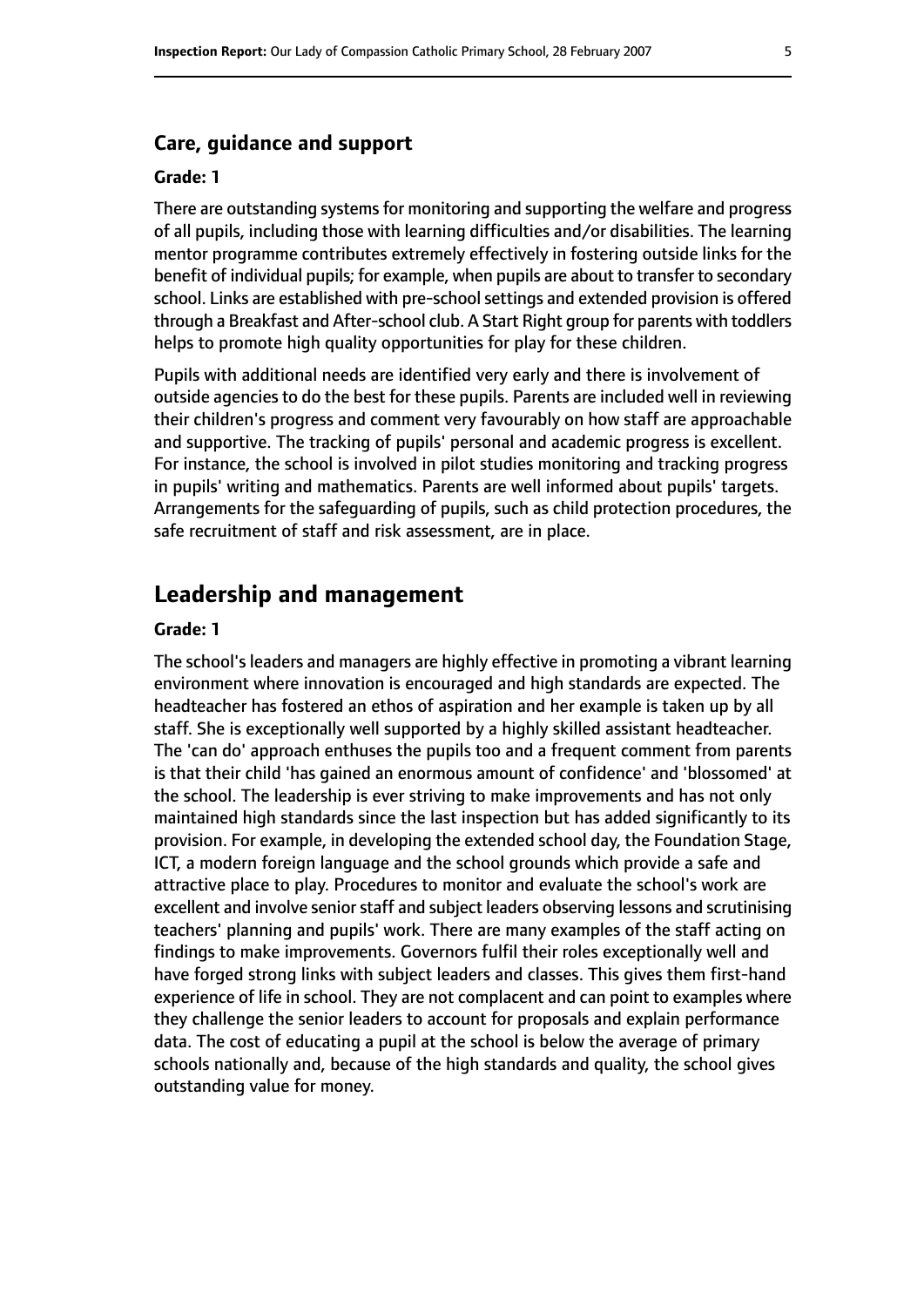**Any complaints about the inspection or the report should be made following the procedures set out in the guidance 'Complaints about school inspection', which is available from Ofsted's website: www.ofsted.gov.uk.**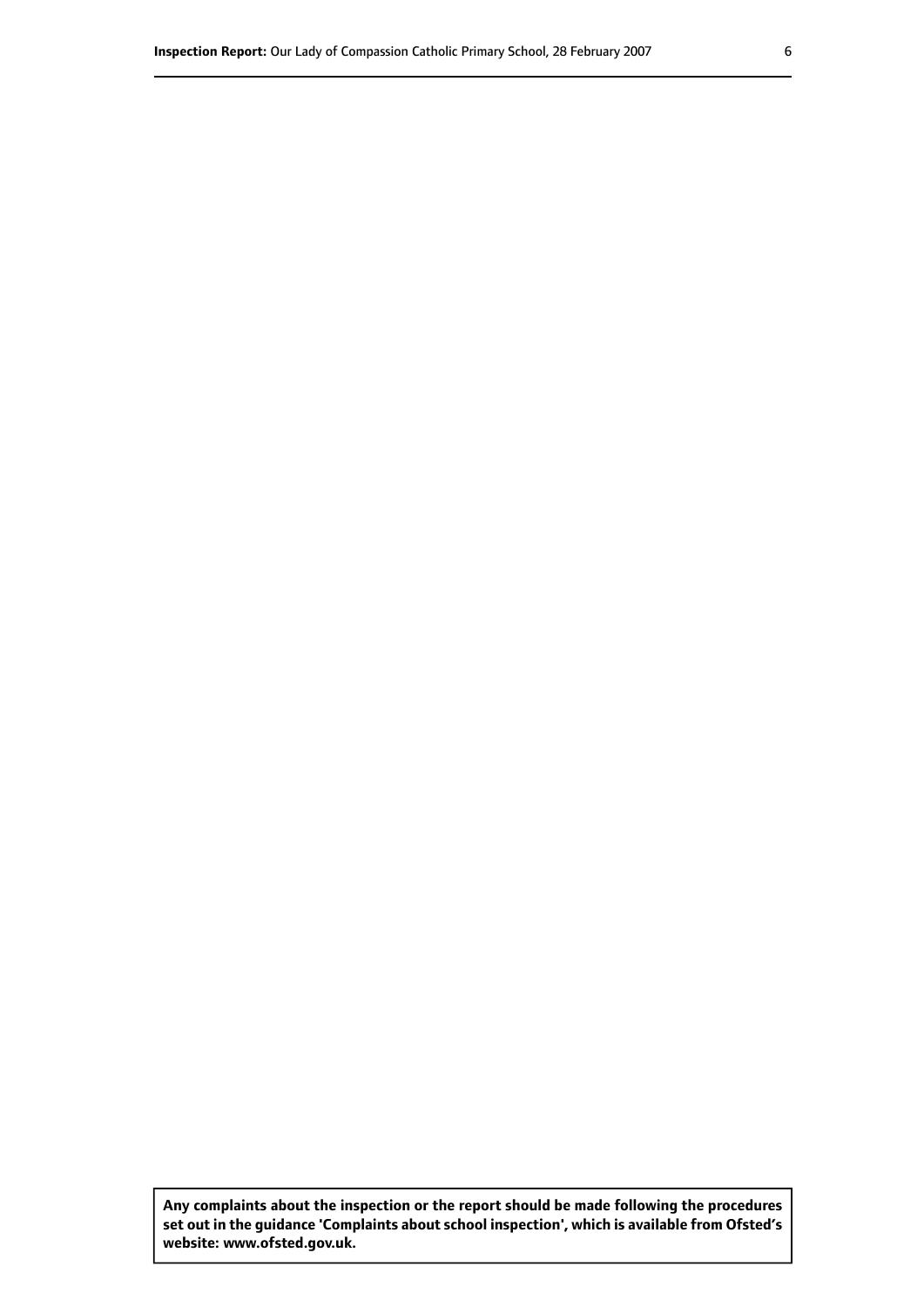# **Inspection judgements**

| Key to judgements: grade 1 is outstanding, grade 2 good, grade 3 satisfactory, and grade 4 | <b>School</b>  |
|--------------------------------------------------------------------------------------------|----------------|
| inadeauate                                                                                 | <b>Overall</b> |

# **Overall effectiveness**

| How effective, efficient and inclusive is the provision of education, integrated<br>care and any extended services in meeting the needs of learners? |     |
|------------------------------------------------------------------------------------------------------------------------------------------------------|-----|
| How well does the school work in partnership with others to promote learners'<br>well-being?                                                         |     |
| The quality and standards in the Foundation Stage                                                                                                    |     |
| The effectiveness of the school's self-evaluation                                                                                                    |     |
| The capacity to make any necessary improvements                                                                                                      |     |
| Effective steps have been taken to promote improvement since the last<br>inspection                                                                  | Yes |

# **Achievement and standards**

| How well do learners achieve?                                                                               |  |
|-------------------------------------------------------------------------------------------------------------|--|
| The standards <sup>1</sup> reached by learners                                                              |  |
| How well learners make progress, taking account of any significant variations between<br>groups of learners |  |
| How well learners with learning difficulties and disabilities make progress                                 |  |

## **Personal development and well-being**

| How good is the overall personal development and well-being of the<br>learners?                                  |  |
|------------------------------------------------------------------------------------------------------------------|--|
| The extent of learners' spiritual, moral, social and cultural development                                        |  |
| The behaviour of learners                                                                                        |  |
| The attendance of learners                                                                                       |  |
| How well learners enjoy their education                                                                          |  |
| The extent to which learners adopt safe practices                                                                |  |
| The extent to which learners adopt healthy lifestyles                                                            |  |
| The extent to which learners make a positive contribution to the community                                       |  |
| How well learners develop workplace and other skills that will contribute to<br>their future economic well-being |  |

# **The quality of provision**

| How effective are teaching and learning in meeting the full range of the<br>  learners' needs?                             |  |
|----------------------------------------------------------------------------------------------------------------------------|--|
| $\mid$ How well do the curriculum and other activities meet the range of needs $\mid$<br>$\mid$ and interests of learners? |  |
| How well are learners cared for, guided and supported?                                                                     |  |

 $1$  Grade 1 - Exceptionally and consistently high; Grade 2 - Generally above average with none significantly below average; Grade 3 - Broadly average to below average; Grade 4 - Exceptionally low.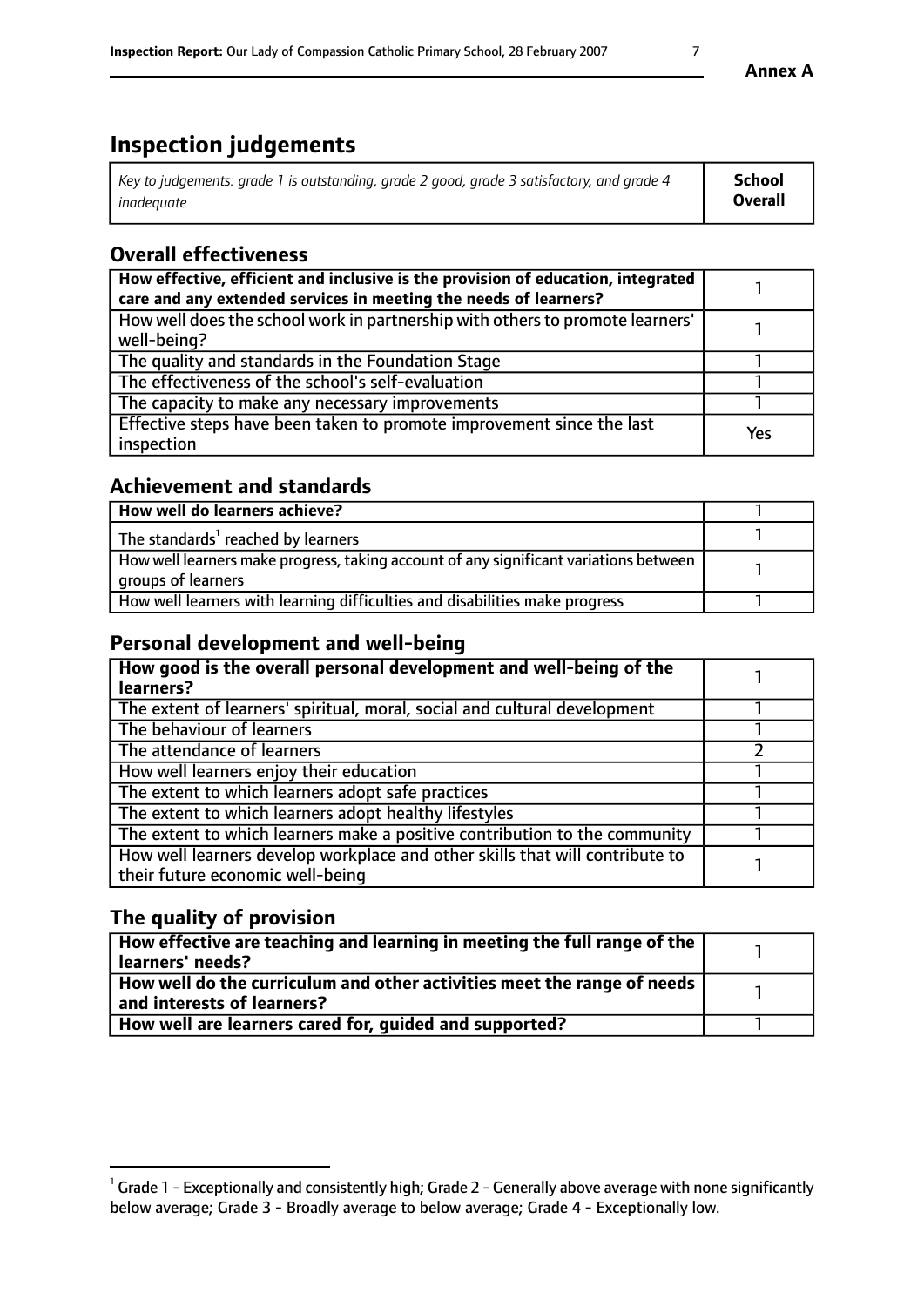# **Leadership and management**

| How effective are leadership and management in raising achievement             |           |
|--------------------------------------------------------------------------------|-----------|
| and supporting all learners?                                                   |           |
| How effectively leaders and managers at all levels set clear direction leading |           |
| to improvement and promote high quality of care and education                  |           |
| How effectively performance is monitored, evaluated and improved to meet       |           |
| challenging targets                                                            |           |
| How well equality of opportunity is promoted and discrimination tackled so     |           |
| that all learners achieve as well as they can                                  |           |
| How effectively and efficiently resources, including staff, are deployed to    |           |
| achieve value for money                                                        |           |
| The extent to which governors and other supervisory boards discharge their     |           |
| responsibilities                                                               |           |
| Do procedures for safequarding learners meet current government                | Yes       |
| requirements?                                                                  |           |
| Does this school require special measures?                                     | No        |
| Does this school require a notice to improve?                                  | <b>No</b> |